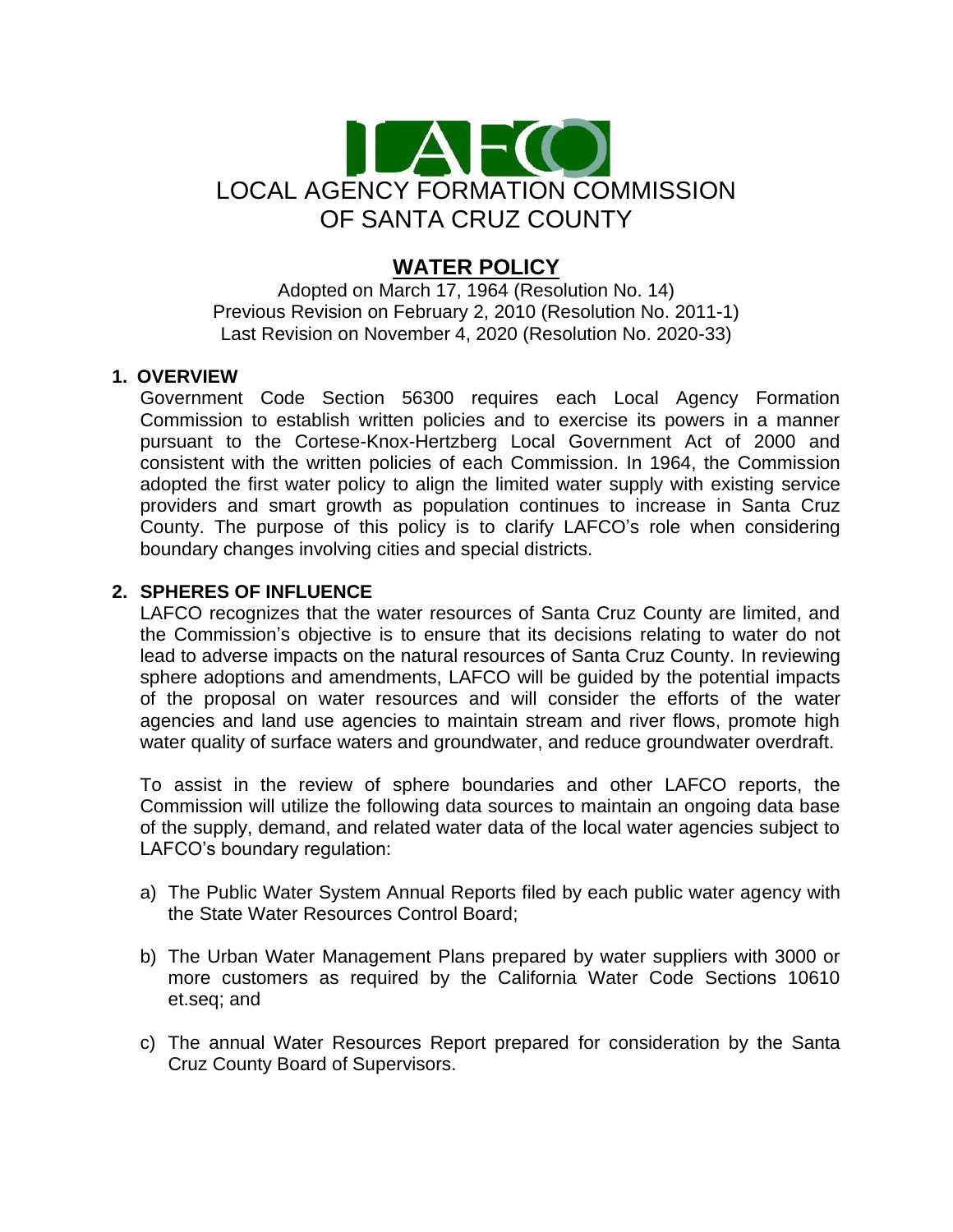### **3. BOUNDARY CHANGES**

In any proposal requiring water service, the Commission requires that the affected agency identified as the potential water provider to demonstrate the availability of an adequate, reliable and sustainable supply of water. The following factors may be considered:

- a) In cases where a basin is overdrafted or existing services are not sustainable, a boundary change proposal may be approved if there will be a net decrease in impacts on water resources;
- b) In cases where a phased development is proposed, the agency should demonstrate that adequate service capacity will be provided as needed for each phase;
- c) In cases where a proposed new service area will be served by an onsite water source, the proponent should demonstrate its adequacy (Government Code Section 56668[k]); and
- d) In cases where the proposal's new water demand on the agency does not exceed the typical amount of water used by a single-family dwelling in the agency's service area, the Commission will not require that an "adequate, reliable, and sustainable" supply be demonstrated if the agency has a water conservation program and the program will be implemented as part of any new water service.

### **4. SERVICE REQUEST**

Proposals requesting water service from a city of special district will need to provide proof of lack of services to existing urban land uses, a building permit application, allocation for a single-family dwelling, or for a larger project by: (1) a tentative or final land use entitlement (tentative subdivision map use permit, etc.) conditioned on obtaining water service and (2) a growth rate and pattern that the subject area will be developed within 5 years.

The Commission will only approve boundary change applications when the Commission determines that it is unlikely that water resources will be degraded. The Commission will review each application to assure that, by implementing projectspecific mitigations, participating in agency water conservation programs, or both if applicable, the project will not adversely affect sustainable yields in groundwater basins, flows in rivers and streams, water quality in surface water bodies and groundwater basins, and endangered species.

### **5. EXTRATERRITORIAL SERVICE AGREEMENTS**

When the Commission authorizes the emergency provision of water services via extraterritorial service outside an agency's boundaries, and annexation is practical, the Commission will require annexation to be completed within two years.